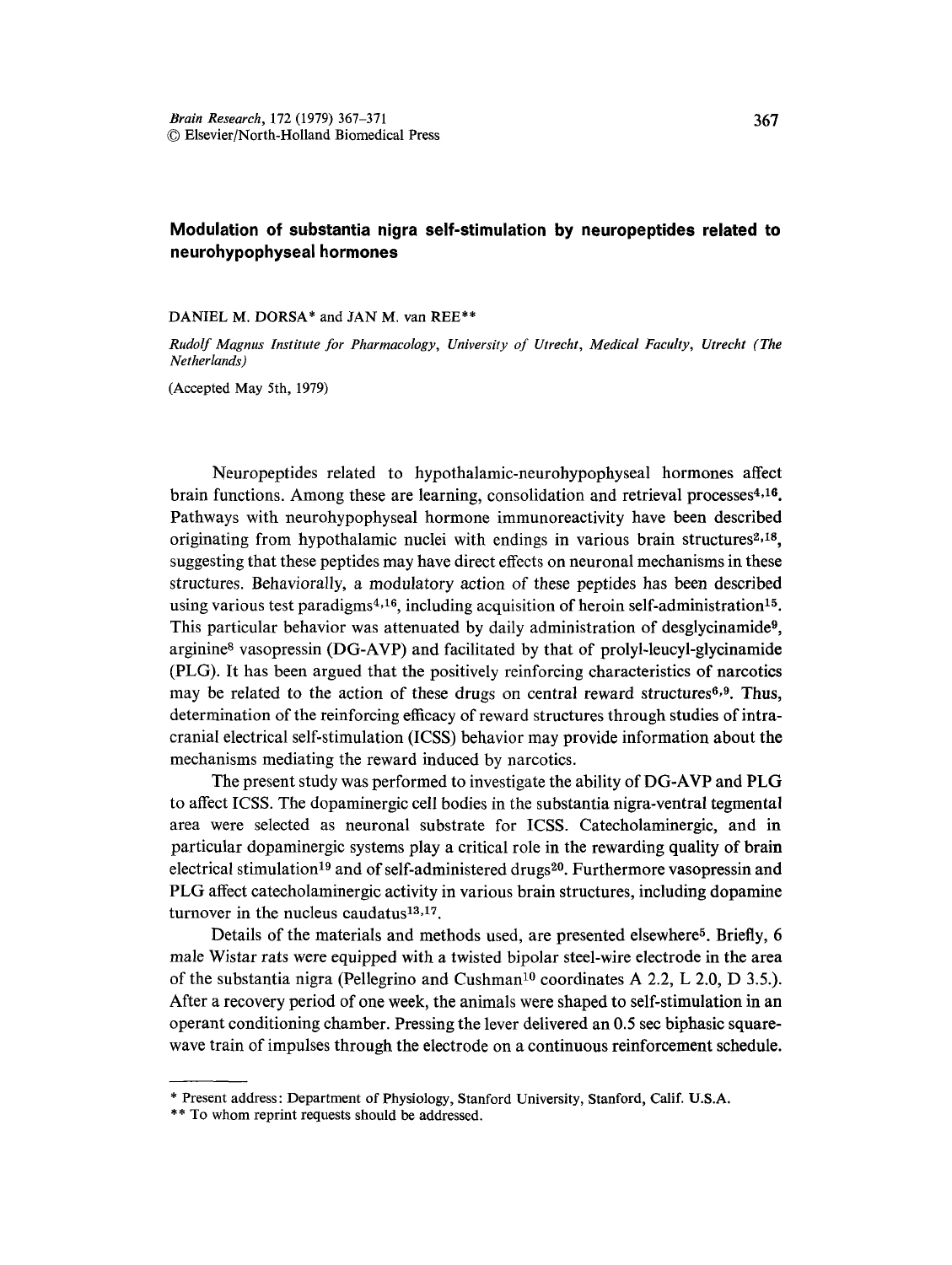Each train consisted of impulses of a frequency of 50 Hz, with a pulse width of 0.5 msec between the positive and negative pulses. Following training, a maximal current intensity for self-stimulation was established by increasing the stimulation intensity in 80  $\mu$ A steps to a level which elicited the maximal number of responses. This current was used for daily training of the animals until stable response rates were obtained. Animals were then subjected to a biphasic test paradigm. Current intensity was gradually decreased from the maximal (training) level to zero by 80  $\mu$ A steps (descending phase), and increased by the same steps to maximal current intensity again (ascending phase). The animals were exposed to each intensity for 4 min (sessions), but only the number of responses during the last 3 min of each session was recorded (responses per session). Based on the performance of the animals on 3 consecutive days, the current intensity at which more than 20 responses per session was achieved, was established and a current of 40  $\mu$ A below it was inserted into the paradigm. Bar pressing at the inserted current and the current 40  $\mu$ A below it was taken as the response rate at 'around threshold' currents.

The animals were exposed in succession to maximum and 'around threshold' current intensities and subsequently to 'around threshold' and maximum current again (day 1). On the next day (day 2), the animals were treated with 0.5 ml of  $0.9\%$  NaCl (saline) solution administered subcutaneously 30 min prior to testing. The following day (day 3), the animals were given 1.0  $\mu$ g of prolyl-leucyl-glycinamide (PLG) dissolved in 0.5 ml saline subcutaneously 30 min prior to testing. Performance of the animals on the following day (day 4) without pretreatment was also examined. The animals were then trained daily in the threshold paradigm for 4 days and the above test procedure was then repeated except that 1.0  $\mu$ g of des-glycinamide<sup>9</sup>-arginine<sup>8</sup> vasopressin (DG-AVP) was administered as the test peptide on day 3.

Current intensities which elicited maximal performance varied from 160 to 400  $\mu$ A. Maximal response rates on day 1 were 45-230 responses per 3 min. Threshold current ranged from 80 to 200  $\mu$ A which produced response rates on day 1 from 11 to 62 responses per 6 min (i.e. the sum of two 3 min periods). Subcutaneous administration of saline did not significantly modify response rates at either maximal or threshold current intensities (Figs. 1 and 2). Also the tested peptides did not alter the performance of the animals at maximal current intensities. However, at 'around threshold' current intensities PLG increased and DG-AVP decreased the number of responses over the 6 min periods of both the descending and ascending phase of the test paradigm as compared to performances following saline administration (Figs. 1 and 2). Neither peptide modified the behavior of the animals on the day after peptide treatment since performances similar to saline treatment were observed. Histological examination of the brains of the 6 animals revealed that all placements resided in or bordered on the very medial portions of the substantia nigra, and might have been in contact with cell bodies of the ventral tegmental area<sup>5</sup>.

The ability of the neuropeptides to modify ICSS may be related to their interaction with catecholamine-containing systems of the brain. PLG has been reported to potentiate the behavioral effects of  $L$ -DOPA<sup>12</sup>, and to reverse reserpine sedation<sup>11</sup>. This peptide also facilitates development of morphine tolerance<sup>14</sup>, a process in which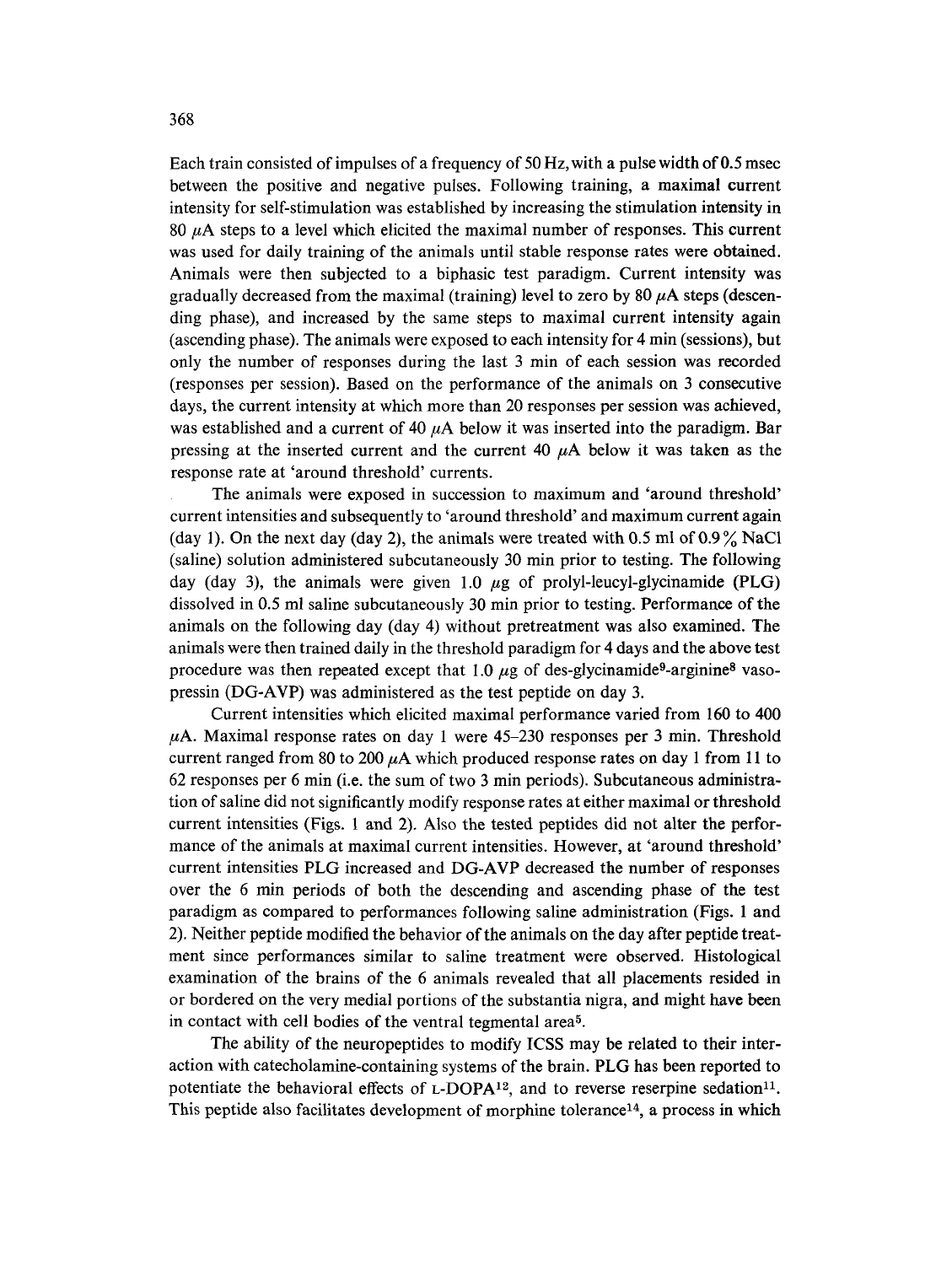

Fig. 1. Effect of PLG on self-stimulation behavior using the biphasic test paradigm. Performance of the animals at maximal and threshold current intensities during the descending and ascending phases of the test paradigm are shown. All values are mean  $\pm$  S.E.M. of the response rate of the animals  $(n = 6)$  expressed as a per cent of basal (day 1) performance. The effects of subcutaneous treatment with 0.5 ml saline (S), 1  $\mu$ g PLG in 0.5 ml saline (PLG), or no treatment on the day following peptide administration (N) are shown. Stars represent significant difference with respect to effects of saline treatment (\*  $P < 0.02$ , \*\*  $P < 0.01$ , Student's paired t-test).



Fig. 2. Effect of DG-AVP on self-stimulation behavior in the biphasic test paradigm. As in Fig. 1, performance of animals ( $n = 6$ ) on the day given 0.5 ml saline (S), 1  $\mu$ g DG-AVP (DG-AVP), or no treatment (on the day after peptide testing, N) are expressed as a per cent of basal performance of the animals (day 1) (\*  $P < 0.01$ , \*\*  $P < 0.002$  with respect to saline treatment).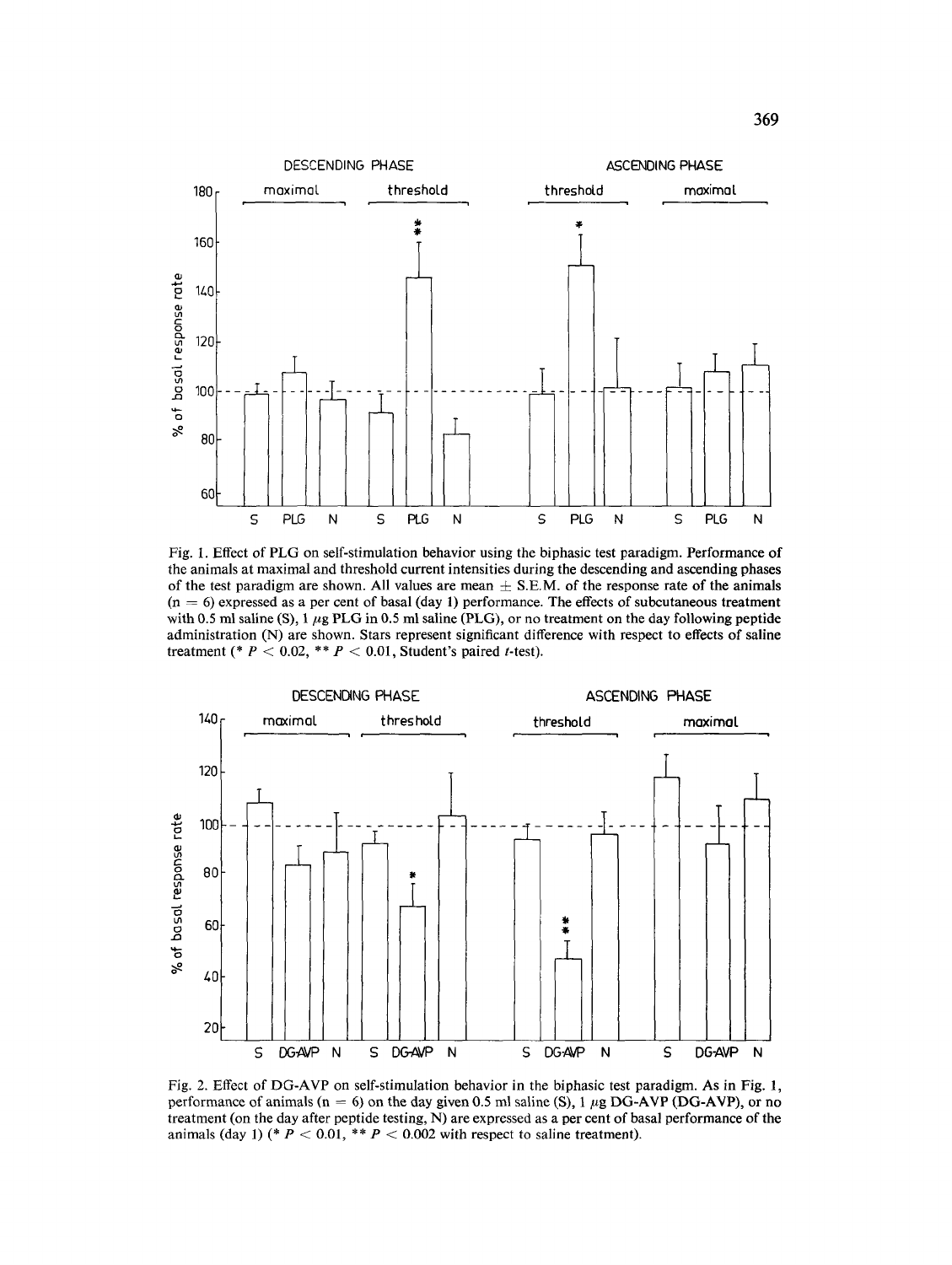dopaminergic systems may be involved<sup>3</sup>. Versteeg et al.<sup>17</sup> have shown that intracerebroventricular administration of PLG promotes an increase in dopamine disappearance in the caudate nucleus following inhibition of its synthesis by  $\alpha$ -methyl paratyrosine ( $\alpha$ -MPT). Changes in noradrenaline disappearance in the A8 and A9 region were also noted. It is tempting to speculate that the facilitation of ICSS observed in the present study may be related to alterations of dopamine turnover observed after PLG administration<sup>17</sup>.

Interactions of vasopressin-like peptides with catecholamine-containing systems of the brain have also been documented. Tanaka et al.<sup>13</sup> have reported that vasopressin increases dopamine disappearance  $(a-MPT-induced)$  in caudate nucleus. median eminence, dorsal raphe and A8 region. The similarity of effect of vasopressin and PLG on dopamine metabolism in the caudate nucleus makes it difficult to relate this effect to the modulation of ICSS noted in the present investigation. It is noteworthy, however, that vasopressin, in contrast to PLG, also has numerous effects on noradrenaline turnover in various brain regions. If the interaction of vasopressin with noradrenergic transmission is an important mediator of the effects of this peptide, then its suppressive effect on ICSS from the ventral mesencephalon would fit well with evidence which indicates that noradrenergic activity may be inhibitory to dopaminergically related components of ICSS<sup>7,8</sup>.

The effects of PLG and DG-AVP on ICSS bear a striking similarity to their effects on heroin self-administering behavior<sup>15</sup>. In as much as ICSS and opiate selfadministration may reflect an interaction with a common neuronal substrate of reinforcement mechanisms, the further study of the mechanisms by which neuropeptides and other drugs modify ICSS elicited from the ventral mesencephalon may provide valuable information on the nature of their effect on drug self-administering behavior. Furthermore, the ability of DG-AVP and PLG to modify ICSS at low and not at high current intensities provides further evidence of the function of these peptides as neuromodulators<sup>1</sup>.

The peptides were kindly supplied by Organon International, Oss, The Netherlands.

This research was supported by a grant of the Stichting Farmacologisch Studiefonds, Utrecht, The Netherlands. D.M.D. is the recipient of an International Brain Research Organization (UNESCO) Travel Grant.

<sup>1</sup> Barchas, J. D., Akil, H., Elliott, G. R., Holman, R. B. and Watson, S. J., Behavioral neurochemistry: neuroregulators and behavioral states, *Science,* 200 (1978) 964-973.

<sup>2</sup> Buijs, R. M., Swaab, D. F., Dogterom, J. and van Leeuwen, F. W., Intra- and extrahypothalamic vasopressin and oxytocin pathways in the rat, *Cell Tiss. Res.,* 186 (1978) 423-433.

<sup>3</sup> Clouet, D. H. and Iwatsubo, K., Mechanisms of tolerance to and dependence on narcotic analgesic drugs, *Ann. Rev. PharmacoL,* 15 (1975) 49-71.

<sup>4</sup> de Wied, D., Peptides and behavior, *Life Sci.,* 20 (1977) 195-204.

<sup>5</sup> Dorsa, D. M., van Ree, J. M. and de Wied, D., Effects of (Des-Tyr<sup>1</sup>)- $\gamma$ -endorphin and a-endorphin on substantia nigra self-stimulation, *PharmacoL Biochem. Behav.,* in press.

<sup>6</sup> Esposito, R. and Kornetsky, C., Morphine lowering of self-stimulation thresholds: lack of *tolerance* with *long-term administration, Science,* 195 (1977) 189-191.